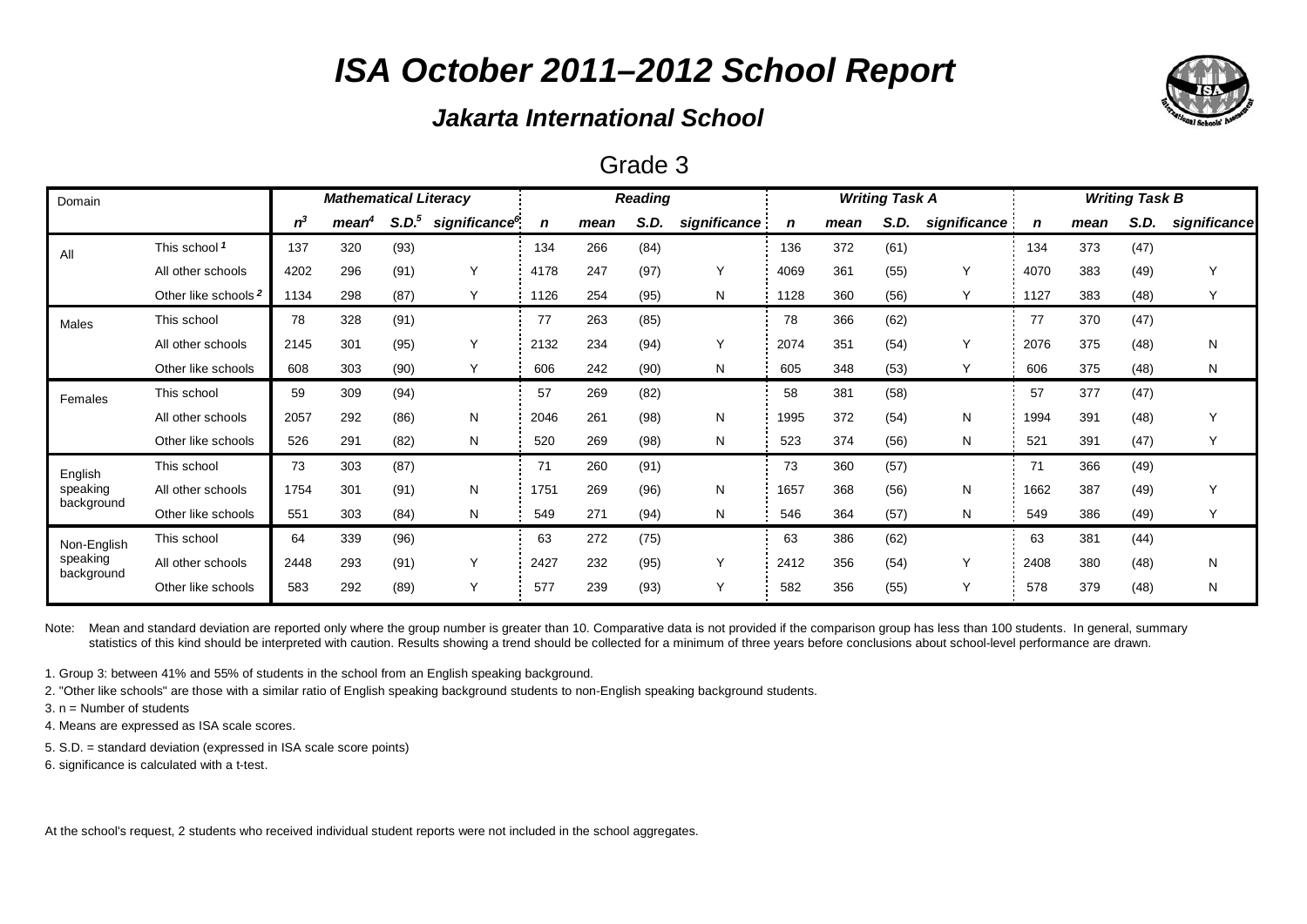### *Jakarta International School*

#### Grade 5

| Domain                 | <b>Mathematical Literacy</b>    |       |      |                   |                           | <b>Reading</b> |      |      |              | <b>Writing Task A</b> |      | <b>Writing Task B</b> |              |      |      |      |              |
|------------------------|---------------------------------|-------|------|-------------------|---------------------------|----------------|------|------|--------------|-----------------------|------|-----------------------|--------------|------|------|------|--------------|
|                        |                                 | $n^3$ | mean | S.D. <sup>5</sup> | significance <sup>6</sup> | n              | mean | S.D. | significance | n                     | mean | S.D.                  | significance | n    | mean | S.D. | significance |
| All                    | This school 1                   | 149   | 449  | (76)              |                           | 151            | 418  | (80) |              | 149                   | 471  | (58)                  |              | 151  | 477  | (55) |              |
|                        | All other schools               | 4564  | 422  | (81)              | $\checkmark$              | 4551           | 387  | (92) | Y            | 4435                  | 454  | (64)                  | $\checkmark$ | 4439 | 461  | (55) |              |
|                        | Other like schools <sup>2</sup> | 1263  | 430  | (77)              |                           | 1258           | 399  | (90) | Y            | 1259                  | 459  | (61)                  |              | 1261 | 462  | (54) |              |
| Males                  | This school                     | 78    | 454  | (78)              |                           | 80             | 419  | (85) |              | 78                    | 457  | (53)                  |              | 80   | 467  | (52) |              |
|                        | All other schools               | 2414  | 425  | (83)              | $\checkmark$              | 2415           | 382  | (94) | Y            | 2347                  | 442  | (65)                  | Y            | 2355 | 454  | (56) | Υ            |
|                        | Other like schools              | 679   | 436  | (79)              | N                         | 675            | 395  | (90) | Υ            | 676                   | 448  | (60)                  | N            | 677  | 456  | (55) | N            |
| Females                | This school                     | 71    | 444  | (74)              |                           | 71             | 417  | (73) |              | 71                    | 487  | (60)                  |              | 71   | 488  | (57) |              |
|                        | All other schools               | 2150  | 419  | (78)              | $\checkmark$              | 2136           | 393  | (89) | Y            | 2088                  | 467  | (60)                  | $\vee$       | 2084 | 468  | (53) |              |
|                        | Other like schools              | 584   | 423  | (74)              | Υ                         | 583            | 404  | (91) | N            | 583                   | 473  | (60)                  | N            | 584  | 469  | (52) |              |
| English                | This school                     | 64    | 442  | (72)              |                           | 64             | 439  | (78) |              | 64                    | 477  | (62)                  |              | 64   | 482  | (57) |              |
| speaking               | All other schools               | 1894  | 427  | (77)              | N                         | 1896           | 415  | (88) | Υ            | 1812                  | 467  | (62)                  | N            | 1817 | 470  | (54) | N            |
| background             | Other like schools              | 619   | 434  | (75)              | N                         | 619            | 420  | (89) | N            | 619                   | 467  | (60)                  | N            | 619  | 468  | (54) |              |
| Non-English            | This school                     | 85    | 455  | (78)              |                           | 87             | 402  | (78) |              | 85                    | 467  | (55)                  |              | 87   | 473  | (54) |              |
| speaking<br>background | All other schools               | 2670  | 419  | (83)              | Y                         | 2655           | 368  | (89) | Y            | 2623                  | 445  | (64)                  | $\vee$       | 2622 | 454  | (55) |              |
|                        | Other like schools              | 644   | 426  | (79)              | Υ                         | 639            | 380  | (88) | Υ            | 640                   | 452  | (61)                  | Y            | 642  | 457  | (54) |              |

Note: Mean and standard deviation are reported only where the group number is greater than 10. Comparative data is not provided if the comparison group has less than 100 students. In general, summary statistics of this kind should be interpreted with caution. Results showing a trend should be collected for a minimum of three years before conclusions about school-level performance are drawn.

1. Group 3: between 41% and 55% of students in the school from an English speaking background.

2. "Other like schools" are those with a similar ratio of English speaking background students to non-English speaking background students.

3. n = Number of students

4. Means are expressed as ISA scale scores.

5. S.D. = standard deviation (expressed in ISA scale score points)

6. significance is calculated with a t-test.

At the school's request, 1 student who received an individual student report was not included in the school aggregates.

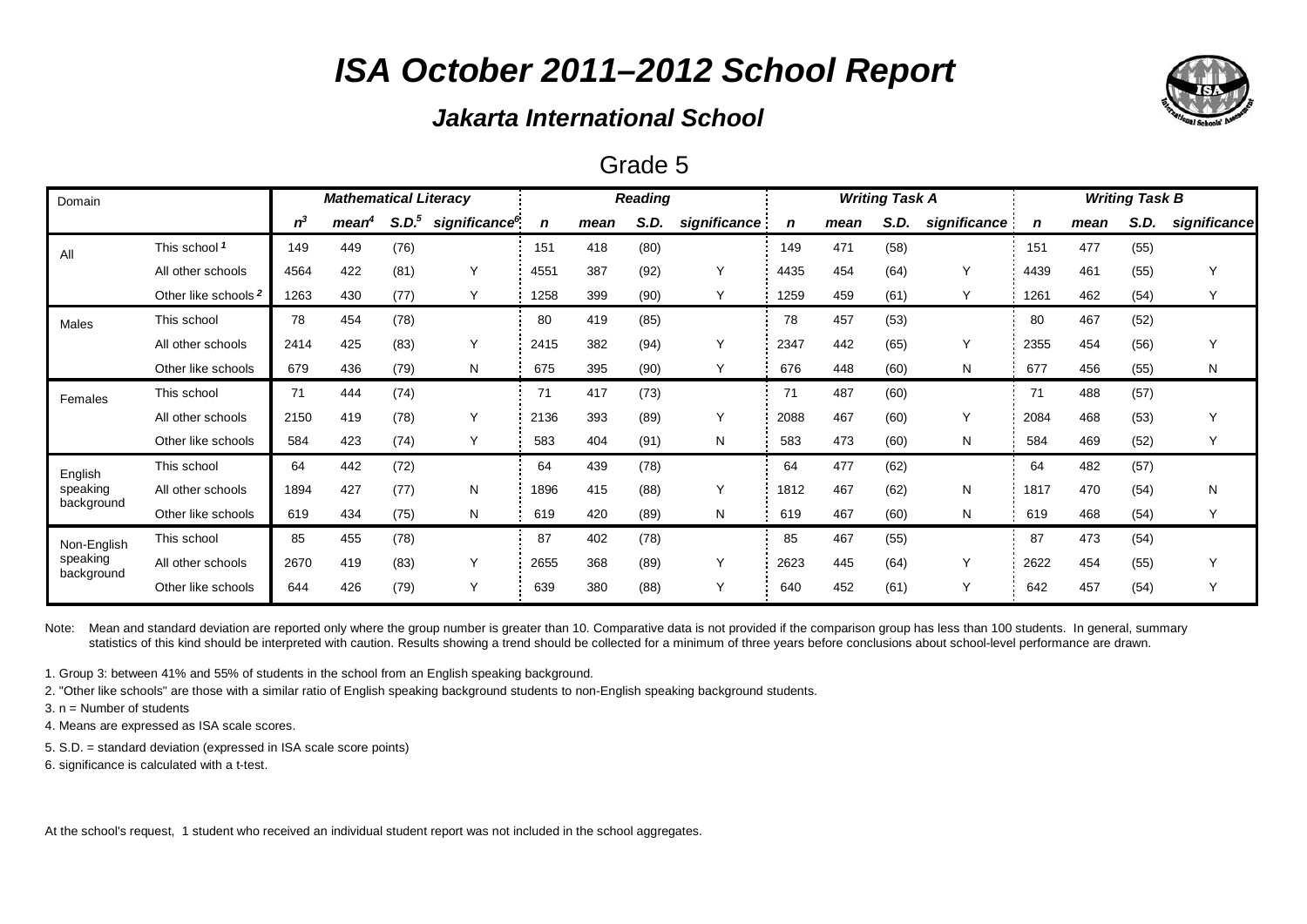### *Jakarta International School*

#### Grade 7

| Domain                 |                                 | <b>Mathematical Literacy</b> |                   |                   |                           |             |      | <b>Reading</b> |              |      |      | <b>Writing Task A</b> |              | <b>Writing Task B</b> |      |      |              |  |
|------------------------|---------------------------------|------------------------------|-------------------|-------------------|---------------------------|-------------|------|----------------|--------------|------|------|-----------------------|--------------|-----------------------|------|------|--------------|--|
|                        |                                 | $n^3$                        | mean <sup>#</sup> | S.D. <sup>5</sup> | significance <sup>6</sup> | $\mathbf n$ | mean | S.D.           | significance | n    | mean | S.D.                  | significance | n                     | mean | S.D. | significance |  |
| All                    | This school 1                   | 185                          | 525               | (82)              |                           | 175         | 503  | (76)           |              | 177  | 535  | (59)                  |              | 176                   | 522  | (57) |              |  |
|                        | All other schools               | 4144                         | 502               | (85)              | Υ                         | 4098        | 470  | (93)           | Y            | 4116 | 519  | (69)                  | Y            | 4095                  | 521  | (62) | N            |  |
|                        | Other like schools <sup>2</sup> | 1287                         | 504               | (83)              |                           | 1281        | 479  | (91)           | Υ            | 1283 | 524  | (66)                  |              | 1278                  | 525  | (58) | N            |  |
| Males                  | This school                     | 87                           | 541               | (80)              |                           | 81          | 505  | (75)           |              | 82   | 532  | (65)                  |              | 82                    | 513  | (59) |              |  |
|                        | All other schools               | 2148                         | 507               | (88)              | Y                         | 2119        | 462  | (93)           | Υ            | 2128 | 504  | (69)                  | Y            | 2115                  | 512  | (63) | N            |  |
|                        | Other like schools              | 676                          | 510               | (87)              |                           | 674         | 476  | (90)           | Υ            | 674  | 514  | (67)                  |              | 671                   | 521  | (57) | N            |  |
| Females                | This school                     | 98                           | 510               | (82)              |                           | 94          | 502  | (77)           |              | 95   | 538  | (53)                  |              | 94                    | 529  | (54) |              |  |
|                        | All other schools               | 1996                         | 497               | (80)              | N                         | 1979        | 478  | (93)           | Υ            | 1988 | 535  | (65)                  | N            | 1980                  | 530  | (59) | N            |  |
|                        | Other like schools              | 611                          | 498               | (78)              | N                         | 607         | 482  | (91)           | Y            | 609  | 536  | (62)                  | N            | 607                   | 530  | (59) | N            |  |
| English                | This school                     | 86                           | 507               | (77)              |                           | 83          | 510  | (72)           |              | 85   | 540  | (59)                  |              | 84                    | 512  | (64) |              |  |
| speaking               | All other schools               | 1741                         | 502               | (83)              | N                         | 1733        | 496  | (86)           | N            | 1740 | 535  | (63)                  | N            | 1734                  | 532  | (59) |              |  |
| background             | Other like schools              | 615                          | 499               | (83)              | N                         | 611         | 500  | (88)           | N            | 614  | 534  | (62)                  | N            | 611                   | 530  | (59) |              |  |
| Non-English            | This school                     | 99                           | 540               | (84)              |                           | 92          | 498  | (80)           |              | 92   | 531  | (59)                  |              | 92                    | 531  | (48) |              |  |
| speaking<br>background | All other schools               | 2403                         | 503               | (86)              | Υ                         | 2365        | 451  | (94)           | Υ            | 2376 | 508  | (70)                  | $\checkmark$ | 2361                  | 513  | (63) | ٧            |  |
|                        | Other like schools              | 672                          | 509               | (83)              | Υ                         | 670         | 459  | (89)           | Υ            | 669  | 516  | (68)                  |              | 667                   | 521  | (57) | N            |  |

Note: Mean and standard deviation are reported only where the group number is greater than 10. Comparative data is not provided if the comparison group has less than 100 students. In general, summary statistics of this kind should be interpreted with caution. Results showing a trend should be collected for a minimum of three years before conclusions about school-level performance are drawn.

1. Group 3: between 41% and 55% of students in the school from an English speaking background.

2. "Other like schools" are those with a similar ratio of English speaking background students to non-English speaking background students.

3. n = Number of students

4. Means are expressed as ISA scale scores.

5. S.D. = standard deviation (expressed in ISA scale score points)

6. significance is calculated with a t-test.

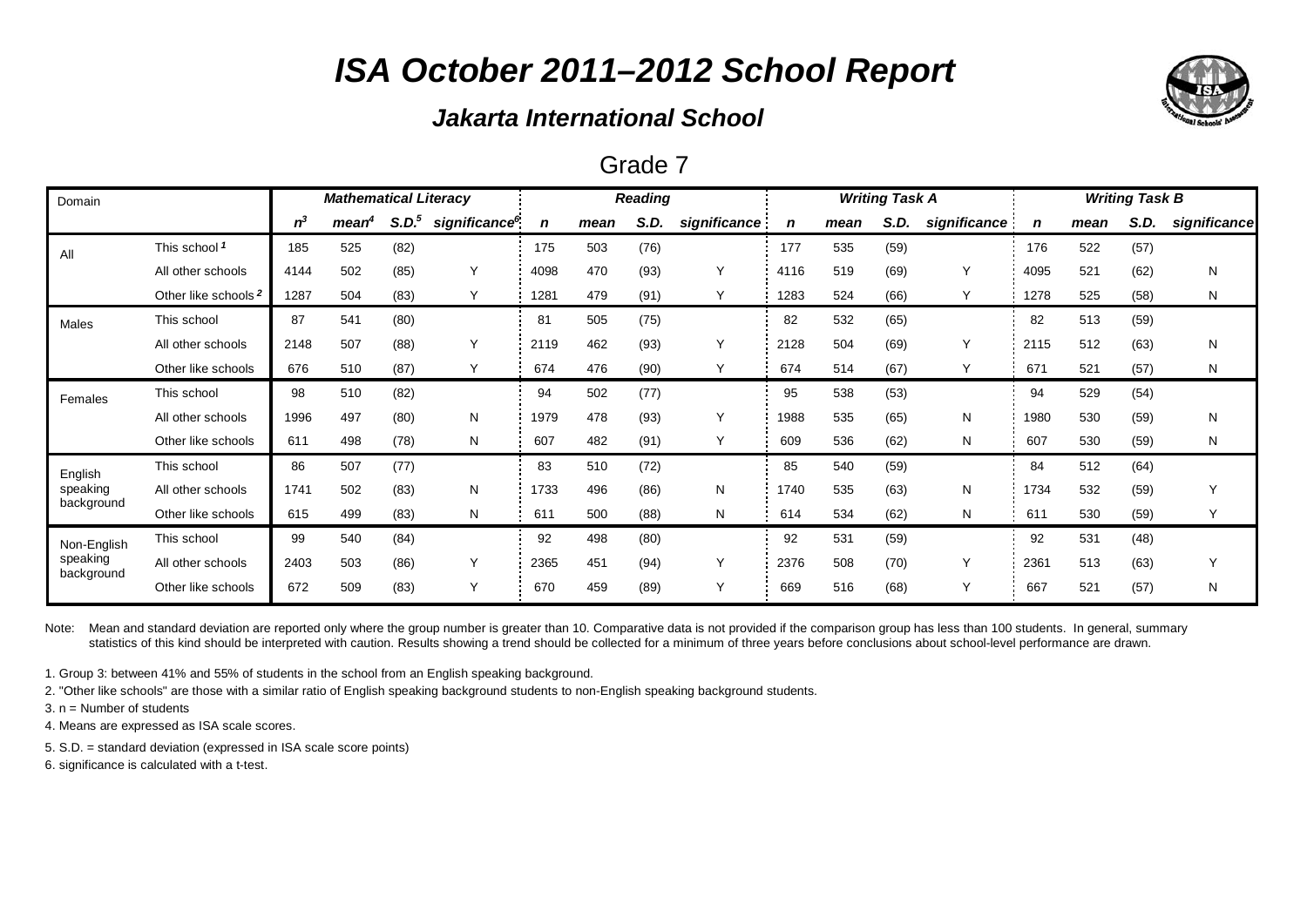### *Jakarta International School*

#### Grade 10

| Domain                 | <b>Mathematical Literacy</b>    |       |                   |                   | <b>Reading</b>            |      |      |      |              |      | <b>Writing Task A</b> |      | <b>Writing Task B</b> |      |      |      |              |
|------------------------|---------------------------------|-------|-------------------|-------------------|---------------------------|------|------|------|--------------|------|-----------------------|------|-----------------------|------|------|------|--------------|
|                        |                                 | $n^3$ | mean <sup>4</sup> | S.D. <sup>5</sup> | significance <sup>6</sup> | n    | mean | S.D. | significance | n    | mean                  | S.D. | significance          | n    | mean | S.D. | significance |
| All                    | This school 1                   | 225   | 622               | (88)              |                           | 222  | 592  | (70) |              | 225  | 600                   | (51) |                       | 222  | 602  | (58) |              |
|                        | All other schools               | 1921  | 593               | (88)              | Υ                         | 1909 | 572  | (85) | Y            | 1917 | 590                   | (64) | $\checkmark$          | 1910 | 601  | (64) | N            |
|                        | Other like schools <sup>2</sup> | 636   | 602               | (86)              | Υ                         | 641  | 577  | (82) | Y            | 637  | 598                   | (62) | N                     | 640  | 606  | (66) | N            |
| Males                  | This school                     | 115   | 636               | (88)              |                           | 113  | 582  | (71) |              | 115  | 597                   | (50) |                       | 113  | 603  | (59) |              |
|                        | All other schools               | 992   | 607               | (85)              | Υ                         | 986  | 569  | (83) | N            | 991  | 583                   | (65) | $\checkmark$          | 987  | 600  | (67) | N            |
|                        | Other like schools              | 342   | 613               | (86)              | Y                         | 344  | 571  | (81) | N            | 342  | 590                   | (63) | N                     | 343  | 601  | (69) | N            |
| Females                | This school                     | 110   | 608               | (86)              |                           | 109  | 602  | (68) |              | 110  | 604                   | (52) |                       | 109  | 600  | (58) |              |
|                        | All other schools               | 929   | 578               | (89)              | Υ                         | 923  | 575  | (88) | Y            | 926  | 598                   | (63) | N                     | 923  | 602  | (60) | N            |
|                        | Other like schools              | 294   | 589               | (84)              | Y                         | 297  | 585  | (84) | Y            | 295  | 606                   | (61) | N                     | 297  | 612  | (62) | N            |
| English                | This school                     | 68    | 596               | (94)              |                           | 67   | 623  | (60) |              | 68   | 601                   | (52) |                       | 67   | 610  | (60) |              |
| speaking               | All other schools               | 772   | 590               | (87)              | N                         | 775  | 606  | (73) | Y            | 773  | 608                   | (57) | N                     | 776  | 622  | (58) | N            |
| background             | Other like schools              | 269   | 593               | (79)              | N                         | 271  | 605  | (74) | Υ            | 270  | 608                   | (62) | N                     | 271  | 622  | (62) | N            |
| Non-English            | This school                     | 157   | 634               | (83)              |                           | 155  | 578  | (70) |              | 157  | 600                   | (51) |                       | 155  | 598  | (57) |              |
| speaking<br>background | All other schools               | 1147  | 595               | (89)              | Υ                         | 1132 | 549  | (85) | Y            | 1142 | 578                   | (67) | $\checkmark$          | 1132 | 587  | (64) | Υ            |
|                        | Other like schools              | 367   | 608               | (90)              | Y                         | 370  | 557  | (82) | Υ            | 367  | 590                   | (61) | N                     | 369  | 594  | (66) | N            |

Note: Mean and standard deviation are reported only where the group number is greater than 10. Comparative data is not provided if the comparison group has less than 100 students. In general, summary statistics of this kind should be interpreted with caution. Results showing a trend should be collected for a minimum of three years before conclusions about school-level performance are drawn.

1. Group 3: between 41% and 55% of students in the school from an English speaking background.

2. "Other like schools" are those with a similar ratio of English speaking background students to non-English speaking background students.

3. n = Number of students

4. Means are expressed as ISA scale scores.

5. S.D. = standard deviation (expressed in ISA scale score points)

6. significance is calculated with a t-test.

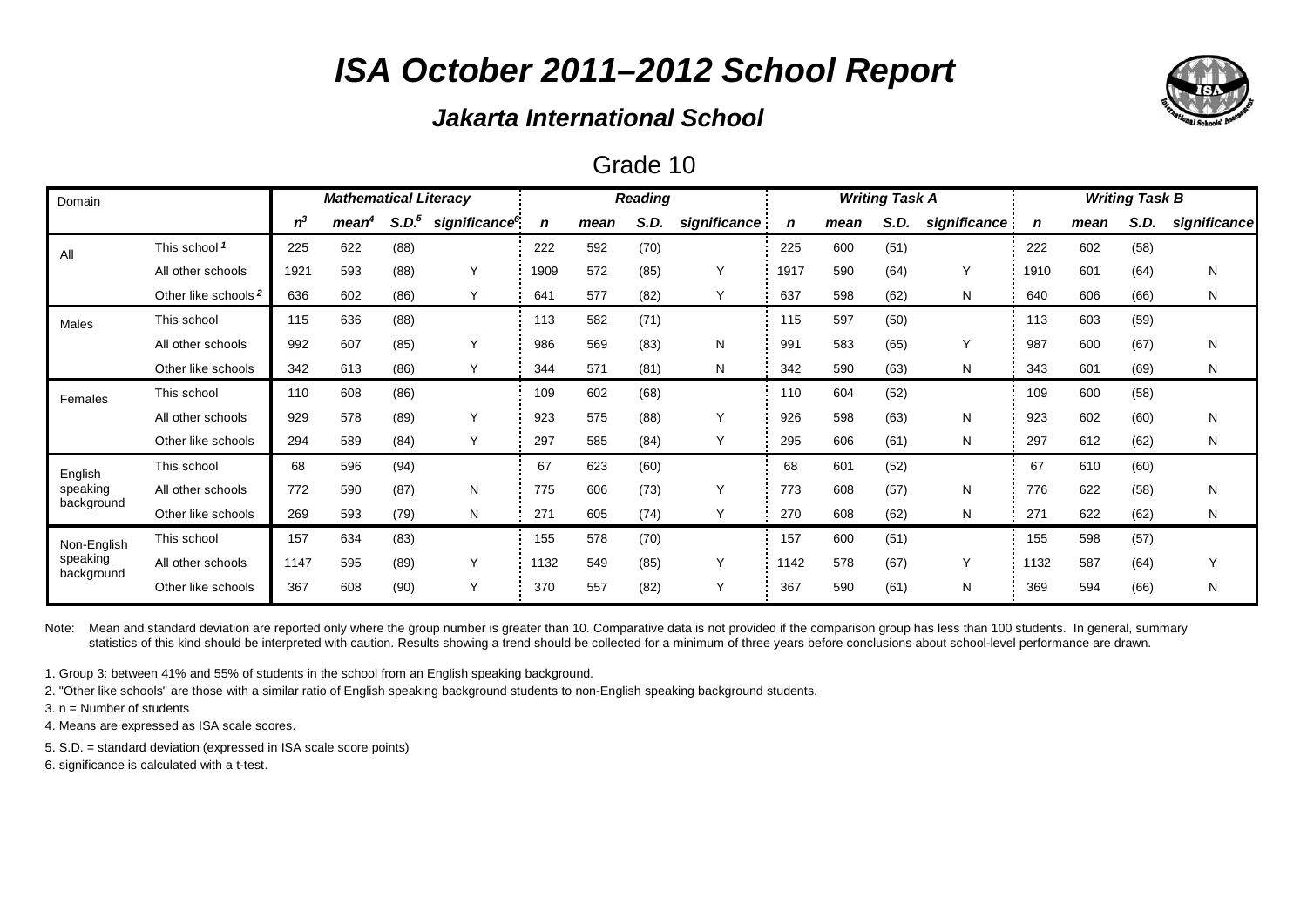**Mathematical Literacy**



**Grade 10**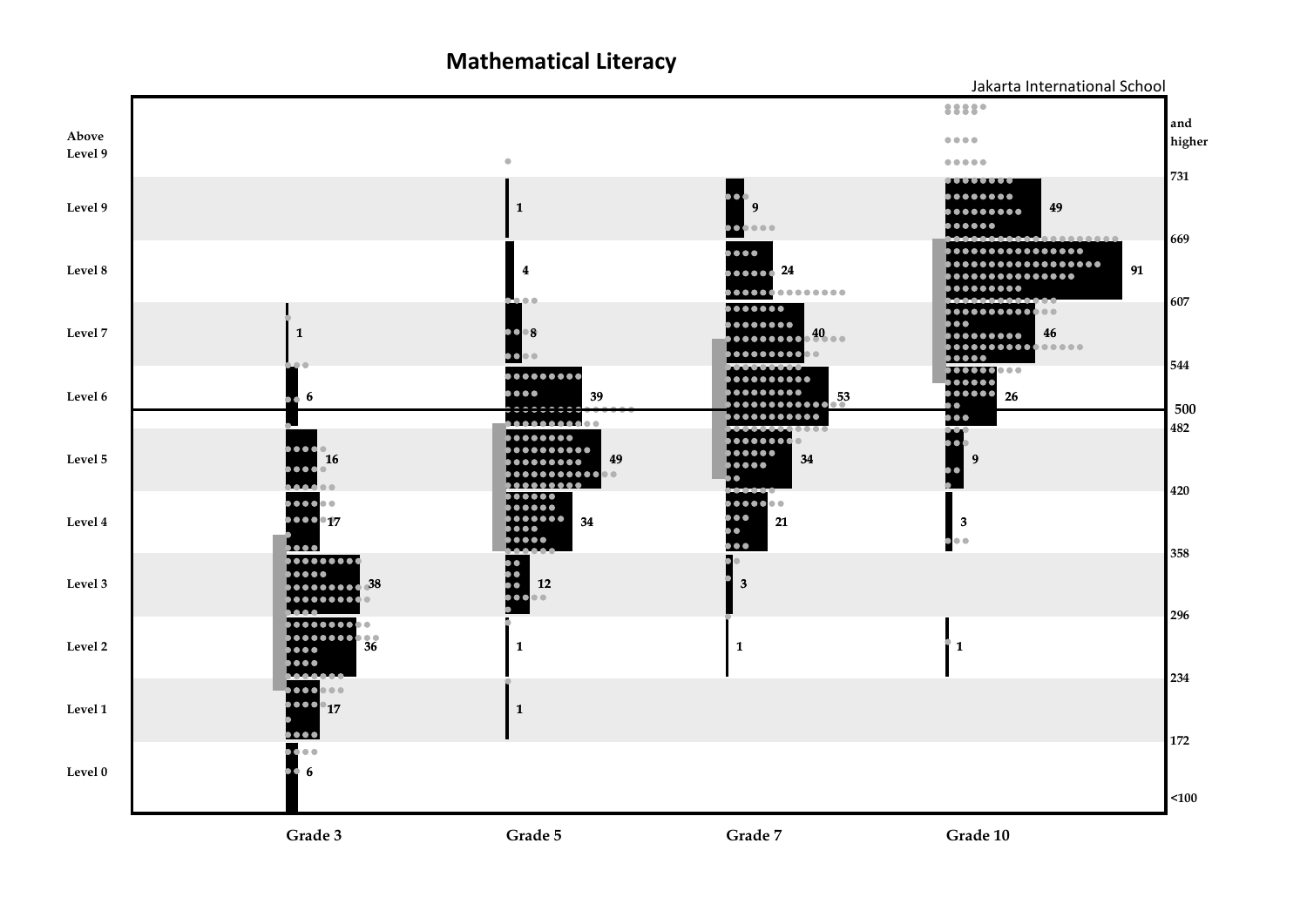**Reading and** Jakarta International School**Above higher Level 9 770Level 91 10 697**........... ......... **Level 8 2 10 60** ..... . . . . . . . . . . . . n. . . . . . . . . . . *.* **625**  $\bullet \bullet \bullet \bullet$ ....................  $\bullet \bullet \bullet \bullet \bullet \bullet \bullet \bullet$ **................ Level 7 1 1 38 89** .................  $\bullet \bullet \bullet \bullet \bullet \bullet \bullet \bullet \bullet$  $\bullet$ **.............. 552** . . . . . . . . . . . . . . . . . . . . . . . . . . . . . . . . **588888888888888888888888888888888888**  $\bullet \bullet \bullet \bullet \bullet \bullet$ **Level 6 1 29 51** ............. . . . . . . . . . . . . . . **500** 100 ................. **............... 480** 00000000  $\bullet \bullet \bullet$  $\bullet$ . . . . . . . . . . . . . . . . . . . . . . . . . . . . . .  $\bullet\bullet\bullet$ . . . . . . . . . . . . **Level 5 2 49 49 11** ...... . . . . . . . . . . . . . . . . . ....... **407** $\overline{\mathbf{u}}$  $III$  $\bullet\bullet\bullet$ **.............**.... ,,,,,,,,,  $\bullet \bullet$ **48Level 417 18 1** . . . . . . . . .  $\bullet$ . . . . . . . . . . ō **FREE 334** . . . . . . . . . . . . . . . . **Level 3 48 18 1** . . . . . . . . . . . .... . . . . . . . . . . . . . . **262** ............. **Level 2 39 3** . . . . . . . . . **poooo 189**  $\overline{\mathbf{11111}}$ .... **Level 1 21 1** ....  $\bullet$ **117** ۰ **Level 0 5 <60**

**Grade 3**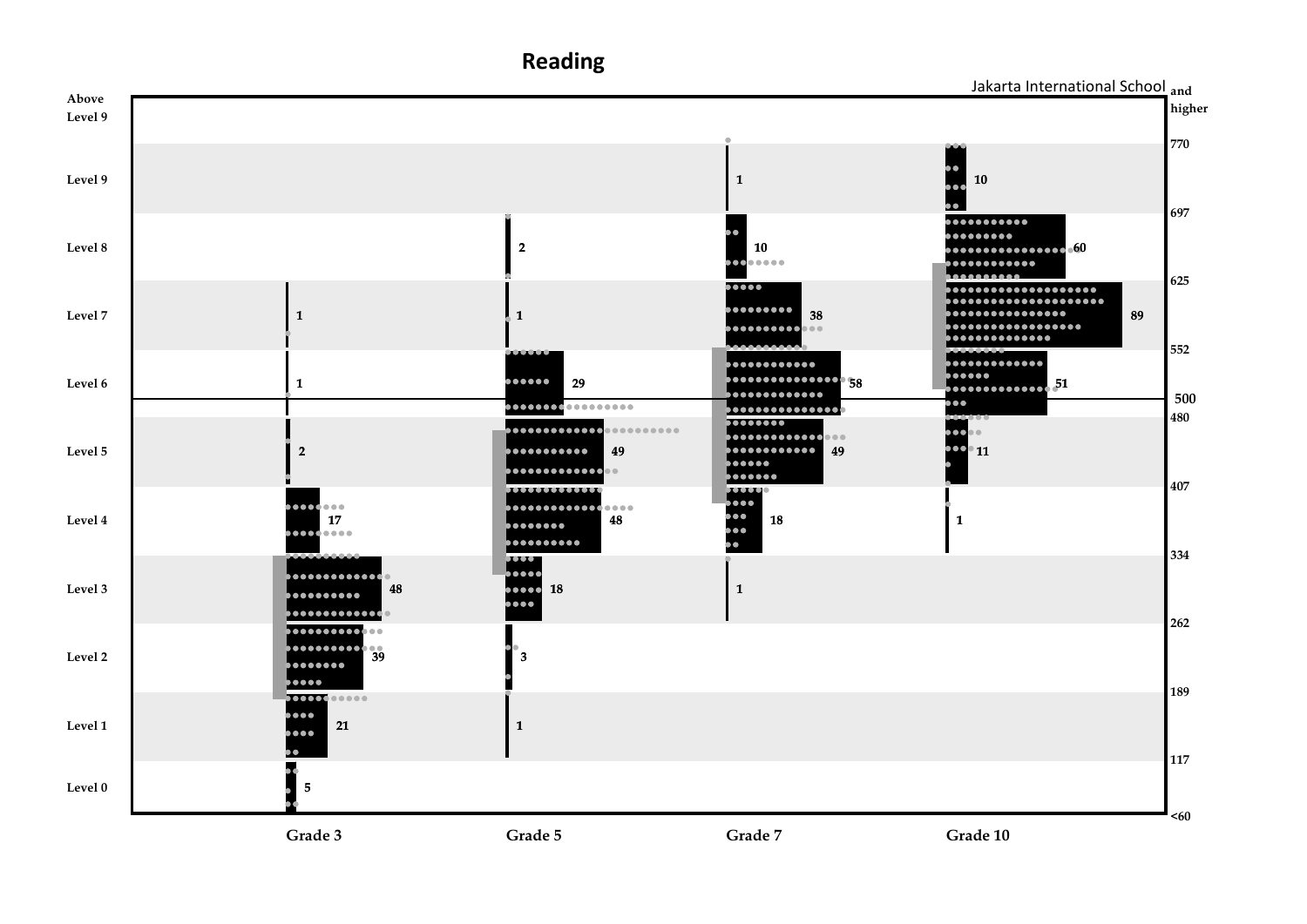**Writing A**